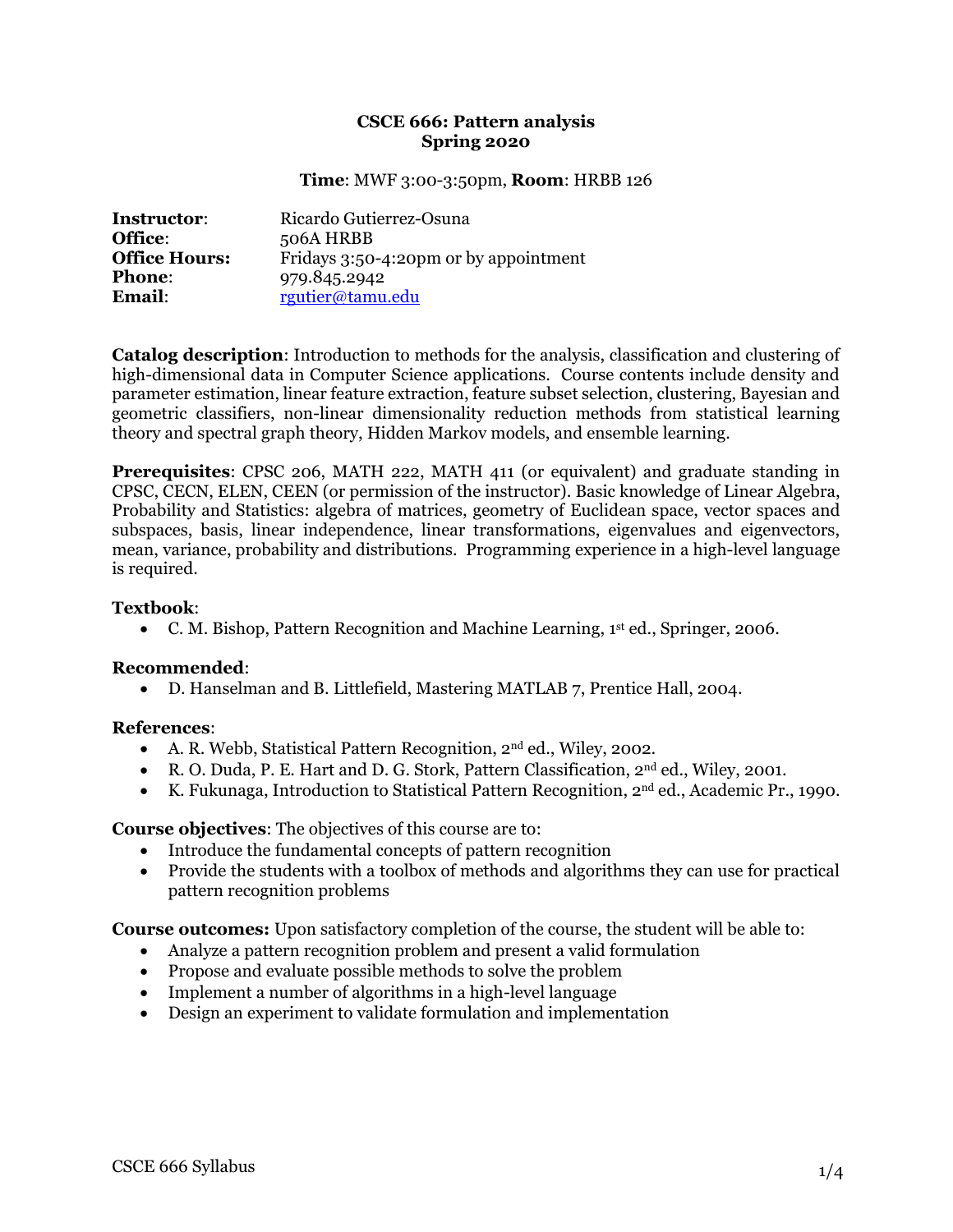# **Course outline**

- Introduction (4 lectures)
	- Pattern pecognition
	- Probability and statistics
	- MATLAB<sup>®</sup> and linear algebra
	- Fourier analysis
- Pattern classifiers (7 lectures)
	- Bayesian decision theory
	- Quadratic classifiers
	- Parameter and density estimation
	- Nearest neighbors
	- Linear discriminant functions
	- Cross-validation
- Feature and Dimensionality Reduction (4 lectures)
	- Principal components analysis
	- Fisher's discriminants analysis
	- Feature subset selection
	- Advanced methods (snapshot PCA, oriented PCA, NMF, LLE, ISOMAP)
- Clustering and Unsupervised Learning (3 lectures)
	- Mixture models and Expectation Maximization
	- Statistical clustering
	- Independent components analysis
- Advanced Topics (6 lectures)
	- Support vector machines
	- Kernel PCA/LDA
	- Hidden Markov models
	- Ensemble learning

**Grading**: The course grade will be the weighted sum of four grades. Grading will be straight scale (90-100 A, 80-89 B, 70-79 C, 60-69 D, below 60 F). These numeric thresholds may be lowered due to clustering, but will not be raised.

- **Homework**: There will be three homework assignments, distributed every 2-3 weeks during the first part of the semester. Homework assignments will emphasize the implementation (programming) of material presented in class. *Homework assignments must be done individually*.
- **Tests**: There will be a midterm exam and a final exam. All tests will be closed-books, closed-notes. One double-sided, hand-written sheet (8.5 x 11'') will be allowed. Tests will have an emphasis on new material from the class notes or the reading assignments.
- **Project**: The last part of the semester will be dedicated to a term project. Students are encouraged to propose projects related to their own research. The projects must be performed in groups of up to three people. Projects will be graded by their content (75%) and the quality of a classroom presentation (25%) at the end of the semester. Peer reviews will also be performed to measure the individual members' contributions to the project. G*rading criteria for the project presentation, final report and peer reviews are available in the course webpage.*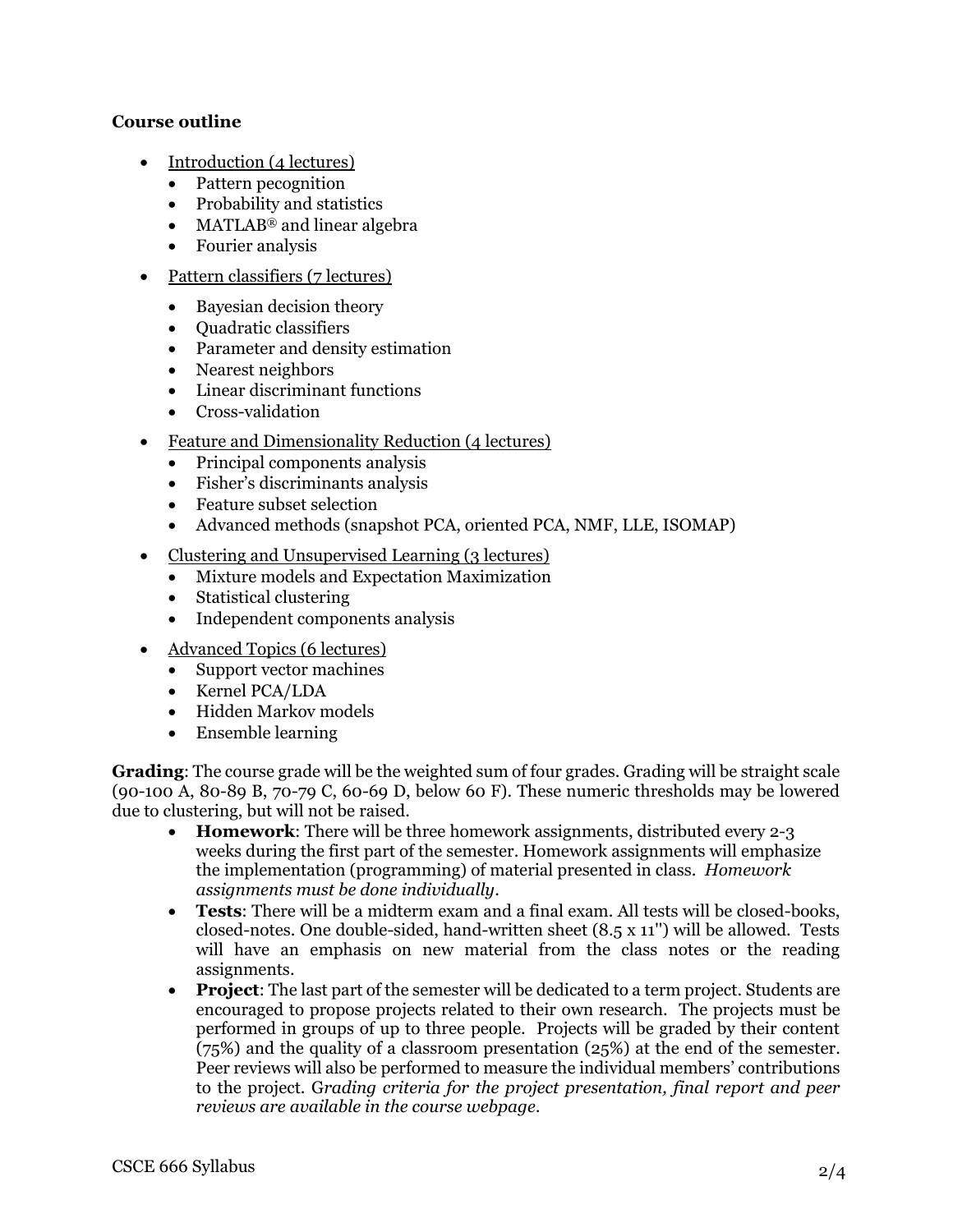|            | Weight (%) |
|------------|------------|
| Homework   | 40         |
| Project    | 30         |
| Midterm    | 15         |
| Final Exam | I৸         |

**Homework submissions**. Homework assignments are due at *8:00AM* on the due date. Electronic material will be submitted with the "*turnin*" utility at [https://csnet.cs.tamu.edu;](https://csnet.cs.tamu.edu/) hardcopies will be submitted directly to the instructor. Email submissions will not be accepted. Note that '*turnin*' has a maximum file size that can be submitted. With the exception of MATLAB's built-in functions (e.g., cov, eig, mvnrnd), you are expected to write your own implementation of the algorithms; in case of doubt please consult with the instructor.

**Late submissions**. Late submissions (i.e., as flagged by *csnet*) will receive a 15% penalty on the total grade of the assignment; the penalty will increase by an additional 15% every 24 hours. Hardcopies of late submissions must be *date and time stamped* by the staff in the Computer Science main office. An assignment is considered submitted when ALL components of the assignment have been submitted; e.g., late submission of one problem in a homework will cause your entire homework to be considered as a late submission.

**Missed tests**: Missed tests can only be made up in case of emergency or work conflicts, and will require supporting documentation. Whenever possible, these issues should be discussed with the instructor prior to the conflicting date.

**Collaboration vs. academic dishonesty**: Students are encouraged to exchange ideas and form study groups to discuss the course material, and prepare for homework assignments and tests. However, discussions regarding homework assignments should be kept at the conceptual level (i.e., sharing code is not allowed). Scholastic dishonesty will not be tolerated in homework assignments, tests or projects. For a list of examples of scholastic dishonesty see Section 20 of the TAMU Student Rules [\(http://student-rules.tamu.edu/\)](http://student-rules.tamu.edu/).

### **Academic integrity statement**

"*An Aggie does not lie, cheat, or steal or tolerate those who do.*" Please review the Aggie Code of Honor at<http://student-rules.tamu.edu/aggiecode>